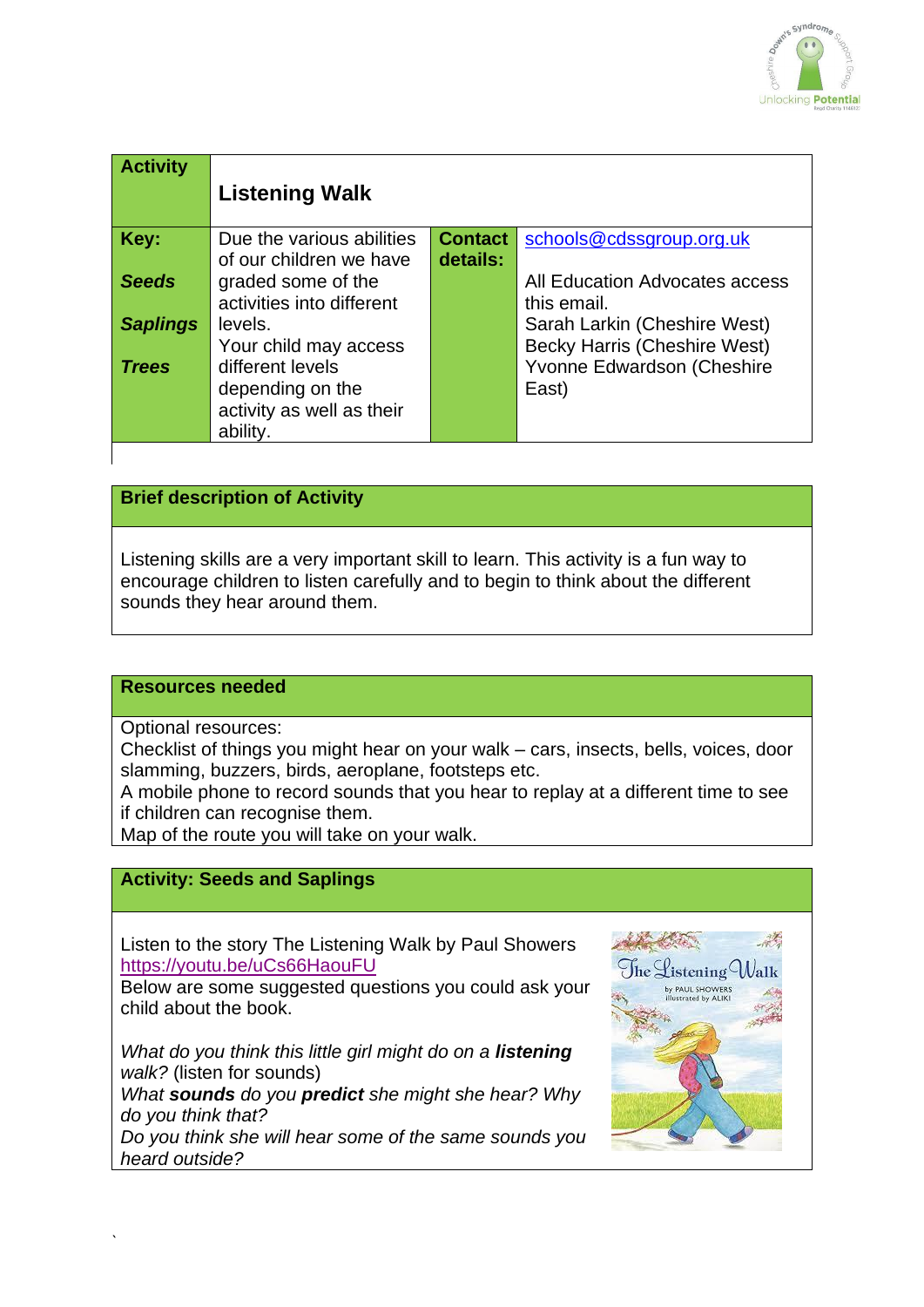

As you read, pause and ask questions such as, • *Why doesn't the girl and her father talk when they go on their listening walk?*  • *How does this help them listen?*  • *What kind of voice do you think you will use when you go on a listening walk?* 

(*whisper*, *soft*) *Why?*

Ask your child to recall some of the sounds the girl hears on her listening walk. Encourage them to act out the sounds.

If your child needs support remembering, go through the book page-by-page starting with the sound of the dog's feet*.* Ask*, What sound does the dog make? How does he make the sound?*

Go on a listening walk with your child explaining that you must walk quietly and listen carefully. Ask your child to listen for the sounds they can hear around them. If you hear something interesting stop for a moment and carry on listening. Did you hear any of the same sounds as in the story? Discuss with your child what they can hear. Can they try to make the same noise? Whoosh, brrmmmm, chirp, etc.



Take a checklist with you to let your child tick off sounds as they hear them.

Use your mobile phone to try and capture some of the sounds you hear on your walk. When you get home replay the sounds and see if your child can remember what made them. To make it easier you could print out photographs from the internet of the things that made the sound, car, bird, door, insects etc or you could reuse the checklist if you took one with you on the walk.



There are some great listening games on you tube. The sound is played then the image is revealed. Below are some examples.

[https://www.youtube.com/watch?v=h0Kp\\_J9kvNM](https://www.youtube.com/watch?v=h0Kp_J9kvNM) <https://www.youtube.com/watch?v=Ii-oNQ2aTmc>

## **Activity extension:** *Trees*

Make a listening map of your walk. Help your child to draw a rough map of your route including any specific details like your house, a local school or church etc. Ask your child to draw something simple on the map that represents the sounds they heard at various points.

#### **Attachments:**

`